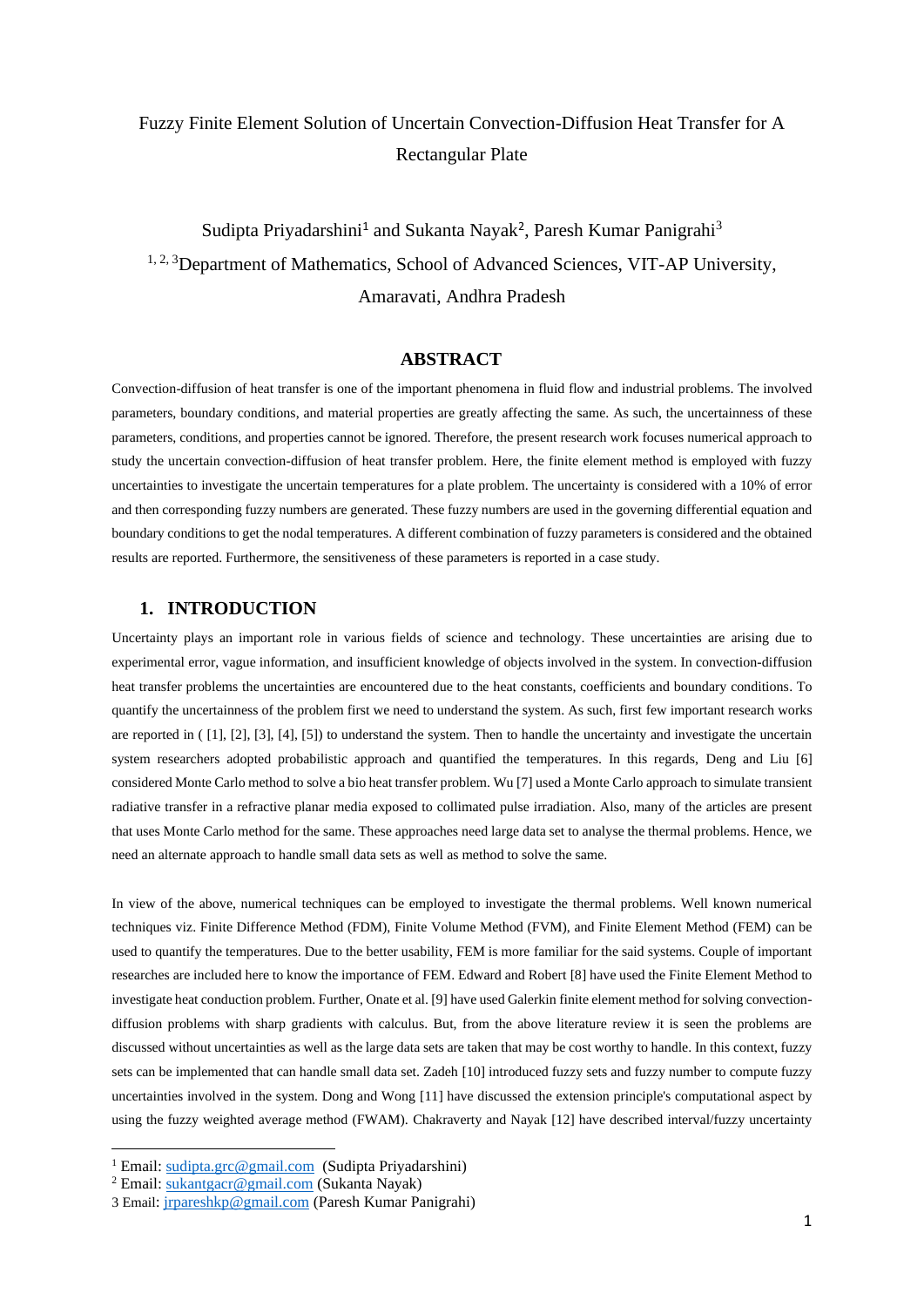for solving conduction problems. The interval arithmetic is extended to the fuzzy number and the fuzzy finite element method is developed. Then, Nayak and Chakraverty [13] took the modified Fuzzy Finite Element Method (FFEM) for solving the conduction-convection system under a square plate. Furthermore, Nayak et al. [14] investigated the temperature distribution in a conduction-convection system under ambiguous environments. Whereas, Wang and Qiu [15] take a modified version of the intervals, that is an Interval Parameter Perturbation Method (IPPM) and a sensitivity-based interval analysis method which is also used for solving heat conduction problems. Several numerical strategies were also presented in Li et al. [16] to solve the convective diffusion equation with random diffusivity and periodic boundary conditions. Recently, Nayak [17] has taken the Interval Finite Element Method (IFEM) for solving parametric uncertainties in convection-diffusion problems. The above literatures provide the importance of the role of uncertainty with the solution strategies. So, taking this into account, this paper presents a convection-diffusion heat flow on a rectangular pate with uncertain involved parameters. The same is investigated with fuzzy finite element method. Then the obtained results are analysed. Based on the variation of the uncertain temperatures the involved parameters are studied.

# **2. Fuzzy finite element formulation of the convection-diffusion problem**

Consider the following three-dimensional governing transient convection-diffusion equation

$$
\frac{\partial \varphi}{\partial t} + \sum_{i=1}^{3} \frac{\partial \varphi}{\partial x_i} + \varphi \sum_{i=1}^{3} \frac{\partial u_i}{\partial t} - \sum_{i=1}^{3} \frac{\partial}{\partial x_i} \left( k \frac{\partial \varphi}{\partial x_i} \right) + Q = 0 \tag{1}
$$

where,  $\varphi$  is the temperature, k is the diffusion coefficient,  $u_i$  are the convection velocity components and Q is the source. In Eq. (1), the first term is transient, the second and third terms are convection terms and the fourth term represents the diffusion. The Galerkin weak form of the differential equation (1) is

$$
\int_{\Omega} w \cdot \frac{\partial \varphi}{\partial t} d\Omega + \int_{\Omega} w \cdot u_i \frac{\partial \varphi}{\partial x_i} d\Omega + \int_{\Omega} w \cdot \varphi \frac{\partial u_i}{\partial x_i} d\Omega - \int_{\Omega} w \cdot \frac{\partial}{\partial x_i} \left( k \frac{\partial \varphi}{\partial x_i} \right) d\Omega + \int_{\Omega} w \cdot Q \ d\Omega = 0 \tag{2}
$$

where,  $w$  is defined as the weight function.

Here, the shape functions nothing but the weight functions. Eq. (2) can be rewritten as

$$
\int_{\Omega} w \cdot \nabla \varphi \, d\Omega + \int_{\Omega} w \cdot u_i \nabla \varphi \, d\Omega + \int_{\Omega} w \cdot \varphi \nabla u \, d\Omega - \int_{\Omega} w \cdot \nabla (k \nabla \varphi) \, d\Omega + \int_{\Omega} w \cdot Q \, d\Omega = 0. \tag{3}
$$

If one dimension case is considered then Eq. (1) can be transferred to

$$
\frac{\partial \varphi}{\partial t} + u_1 \frac{\partial \varphi}{\partial x_1} + \varphi \frac{\partial u_i}{\partial x_1} - \frac{\partial}{\partial x_1} \left( k \frac{\partial \varphi}{\partial x_1} \right) + Q = 0. \tag{4}
$$

Further, for constant convection velocity  $u_1$ , Eq. (4) can be represented as

$$
\frac{\partial \varphi}{\partial t} + u_1 \frac{\partial \varphi}{\partial x_1} - \frac{\partial}{\partial x_1} \left( k \frac{\partial \varphi}{\partial x_1} \right) + Q = 0. \tag{5}
$$

A one-dimensional convection equation without a source term may be obtained by neglecting the diffusion and source terms as follows

$$
\frac{\partial \varphi}{\partial t} + u_1 \frac{\partial \varphi}{\partial x_1} = 0. \tag{6}
$$

After the weak formulation of the governing differential equation, fuzzy parameters can be implemented to quantify the uncertain field variables.

# **2.1 Fuzzy Finite Element Method (FFEM)**

The idea given in (Chakraverty and Nayak [12]) is used here to solve an uncertain convection-diffusion heat transfer problem for a rectangular plate. For the sake of completeness, few definitions are included below.

#### **Definition 1**

A fuzzy number is defined as a piecewise continuous convex and normalized fuzzy set. It can be denoted as  $A^* = [a^L, a^M, a^R]$ . Here  $A'$  is a Triangular Fuzzy Number (TFN). The membership function of  $A'$  is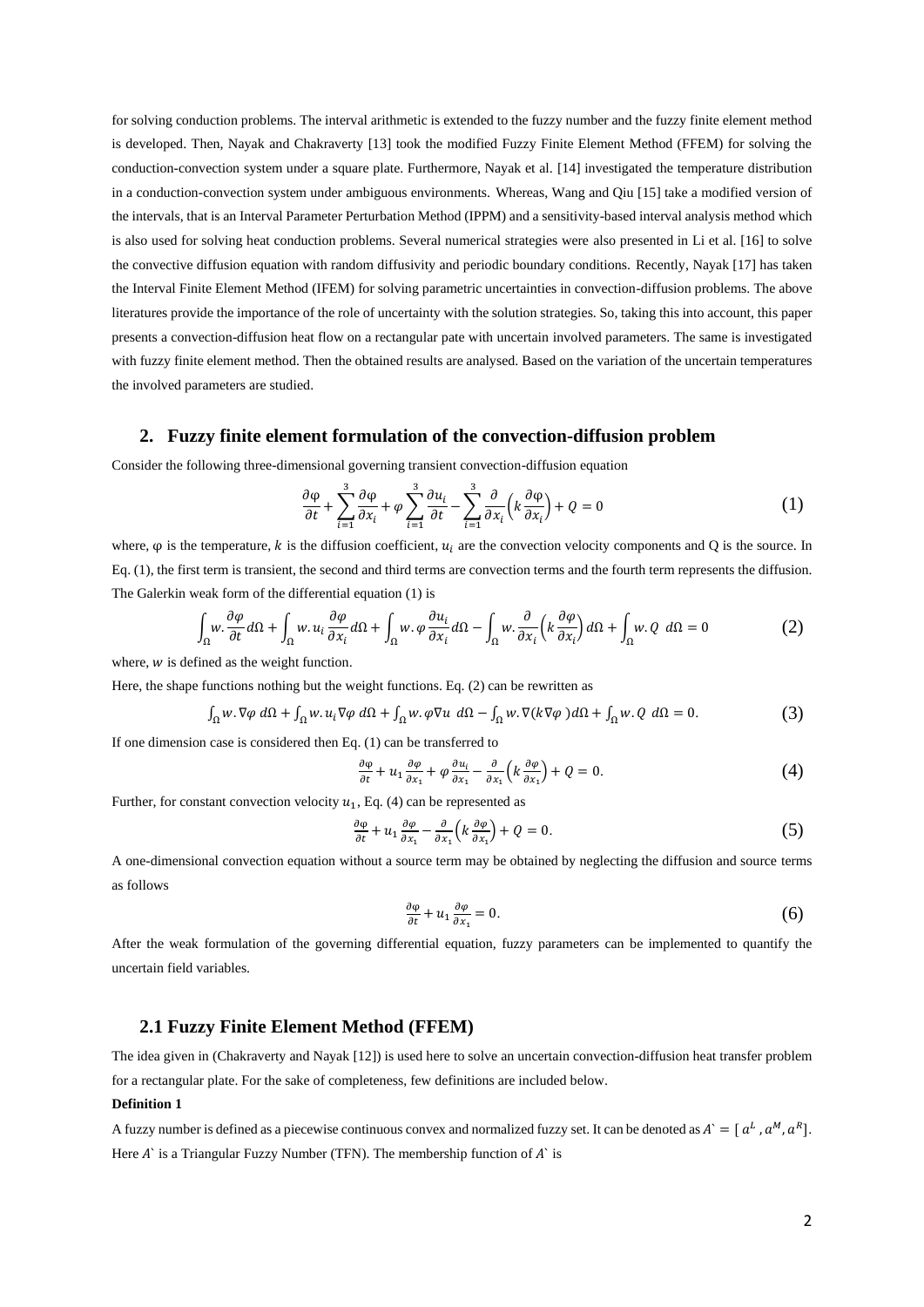$$
\mu_A(\xi) = \begin{cases} 0, \text{otherwise} \\ \mu_L, a^L \le \xi \le a^M \\ \mu_R, a^M \le \xi \le a^R \end{cases}
$$
 (7)

where,  $\mu_L = \frac{\xi - a^L}{a^M - a^L}$  $\frac{\xi - a^L}{a^M - a^L}$  and  $\mu_R = \frac{a^R - \xi}{a^R - a^L}$  $\frac{a}{a^R - a^N}.$ 

The TFN  $A^{\dagger} = [ a^L, a^M, a^R ]$  may be transformed into interval form by using  $\alpha$  – cut as follow

$$
A^{\cdot} = [ a^{L}, a^{M}, a^{R} ] = [ a^{L} + (a^{M} - a^{L}) \alpha, a^{R} - (a^{M} - a^{R}) \alpha ], \alpha \in [0,1].
$$
 (8)

The TFN  $\vec{A}$  is shown in the Fig. 1.



Fig. 1. Triangular Fuzzy Number (TFN)

### **Definition 2**

Consider two fuzzy numbers  $\xi = [\overline{\xi}(\alpha), \underline{\xi}(\alpha)]$  and  $\gamma = [\overline{\gamma}(\alpha), \underline{\gamma}(\alpha)]$  and a scaler  $\ell$  then

(a)  $\xi' = \gamma'$  if and only if  $\xi(\alpha) = \gamma(\alpha)$  and  $\overline{\xi}(\alpha) = \overline{\gamma}(\alpha);$ 

(b) 
$$
\xi' + \gamma' = [\xi(\alpha) + \underline{\gamma}(\alpha), \overline{\xi}(\alpha) + \overline{\gamma}(\alpha)]
$$
;

(c) 
$$
\ell\xi
$$
 = 
$$
\begin{cases} [\ell\xi(\alpha), \ell\xi(\alpha)], \ell \geq 0 \\ [\ell\xi(\alpha), \ell\xi(\alpha)], \ell < 0 \end{cases}
$$



Fig.2 Model diagram for fuzzy Finite Element Method

### **Definition 3**

The fuzzy arithmetic is also redefined ( [13]) as

- (I)  $[\xi(\alpha), \underline{\xi}(\alpha)] + [\overline{\gamma}(\alpha), \underline{\gamma}(\alpha)] = [\min \{ \lim_{n \to \infty} m_1 + \lim_{n \to \infty} m_2, \lim_{n \to 1} m_1 + \lim_{n \to 1} m_2 \}, \max \{ \lim_{n \to \infty} m_1 + \lim_{n \to \infty} m_2, \lim_{n \to 1} m_1 + \lim_{n \to 1} m_2 \}]$
- (II)  $[\xi(\alpha), \underline{\xi}(\alpha)]$ -[ $\overline{\gamma}(\alpha)$ ,  $\underline{\gamma}(\alpha)$ ]=[ $\min\{\lim_{n\to\infty} m_1\text{-}\lim_{n\to\infty} m_2, \lim_{n\to 1} m_1\text{-}\lim_{n\to 1} m_2\}$ ],  $\max\{\lim_{n\to\infty} m_1\text{-}\lim_{n\to\infty} m_2, \lim_{n\to 1} m_1\text{-}\lim_{n\to 1} m_2\}$ ]
- (III)  $[\xi(\alpha), \underline{\xi}(\alpha)] \times [\overline{\gamma}(\alpha), \underline{\gamma}(\alpha)] = [\min{\{\lim_{n \to \infty} m_1 \times \lim_{n \to \infty} m_2, \lim_{n \to 1} m_1 \times \lim_{n \to 1} m_2\}, \max{\{\lim_{n \to \infty} m_1 \times \lim_{n \to 1} m_1 \times \lim_{n \to 1} m_2\}}]$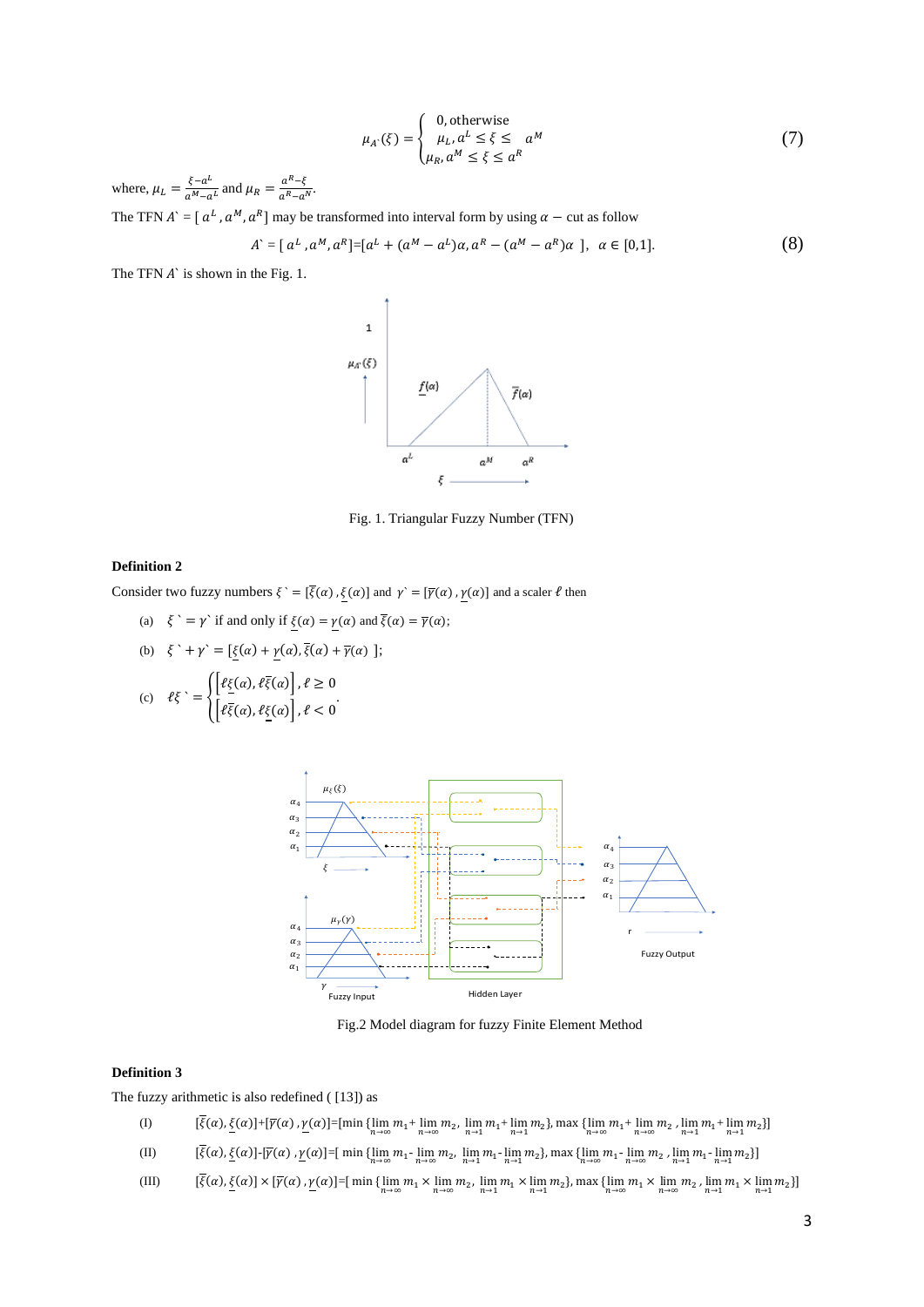(IV)  $[\xi(\alpha), \underline{\xi}(\alpha)] \div [\overline{\gamma}(\alpha), \underline{\gamma}(\alpha)] = [\min{\{\lim_{n \to \infty} m_1 \div \lim_{n \to \infty} m_2, \lim_{n \to 1} m_1 \div \lim_{n \to 1} m_2\}, \max{\{\lim_{n \to \infty} m_1 \div \lim_{n \to 1} m_1 \div \lim_{n \to 1} m_2\}}]$ In Fig. 2, schematic diagram of FFEM is presented. It has three layers viz. input, hidden layer, and output. In the input layer, the involved system parameters are taken as TFN then that numbers are executed in the hidden layer by using FEM algorithm. Finally, the solutions are obtained as output.

In Fig. 3, the FEM algorithm is described which is used in the hidden layer given in Fig. 2.

We take the convection diffusion equation with the Galerkin residue approach and finite element procedure to solve the governing differential equation. The final form of the residue in matrix form can be written as

$$
[K]\{T\} = \{f\},\tag{9}
$$

were,

$$
[K] = \int_{\Omega} [B]^T [D] [B] d\Omega + \int_{\Gamma} h [N]^T [N] d\Gamma \tag{10}
$$

$$
\{f\} = \int_{\Omega} G[N]^T d\Omega - \int_{\Gamma} q[N]^T d\Gamma + \int_{\Gamma} hT_{\infty}[N]^T d\Gamma.
$$
 (11)

Here,  $K$  is the global stiffness matrix,  $T$  presents the temperature,  $f$  is the force vector, and  $N$  is defined as the shape functions.



Fig. 3. Flow chart for Finite Element Method (FEM) to solve transient convection-diffusion problem

#### **3. Transient convection-diffusion heat transfer on a square plate**

The above discussed algorithm is used to solve convection diffusion problem for a rectangular plate. We have considered a two-dimensional rectangular plat having dimension  $20 \text{cm} \times 10 \text{cm}$ . Where the left wall of the plate specified heat flux and the right wall maintained constant temperature. The top wall is convective heat transfer and down wall is adiabatic. The parameters are,  $h$ - the convection heat transfer,  $q$ - heat input rate and ambient temperature  $T_a$  are considered 10 percentage of error uncertainty. Initially, the temperature is investigated by taking crisp value by using traditional finite element method. Next the parameters are taken as uncertain in left and right side of fuzzy number, then the temperature are obtained by taking Fuzzy Finite Element Method. Here the plate is discretised into 50 triangular elements. After applying boundary conditions, we got the left and right elemental temperatures. The same is presented in Figs. 4 and 5. Respectively. Tables 1 provide the different uncertain parametric values.

|  |  |  |  |  | Table 1. Crisp and fuzzy values of involved parameters |
|--|--|--|--|--|--------------------------------------------------------|
|--|--|--|--|--|--------------------------------------------------------|

| <b>Parameters</b> | Crisp value  | Uncertain parametric values |
|-------------------|--------------|-----------------------------|
|                   | $1.2W/cm^2K$ | $1.2 \pm 5\% W/cm^2 K$      |
|                   | $2W/cm^2$    | $2 \pm 5\% W/cm^2$          |

Now we discuss the variation of uncertain temperature which is obtained by taking different combination of fuzzy parameters. First, we choose the convection heat transfer as TFN and then the problem is solved using mentioned FFEM. The obtained results are depicted in Fig. 4. Similarly, taking only heat input rate as TFN the obtained temperatures are shown in Fig. 5. To check the sensitiveness of the uncertain parameters, the uncertain width is considered for each case (only  $h$  is fuzzy and only  $q$  is fuzzy) then the obtained widths are compared and reported in Figs. 6 and 7. It is found that the average width is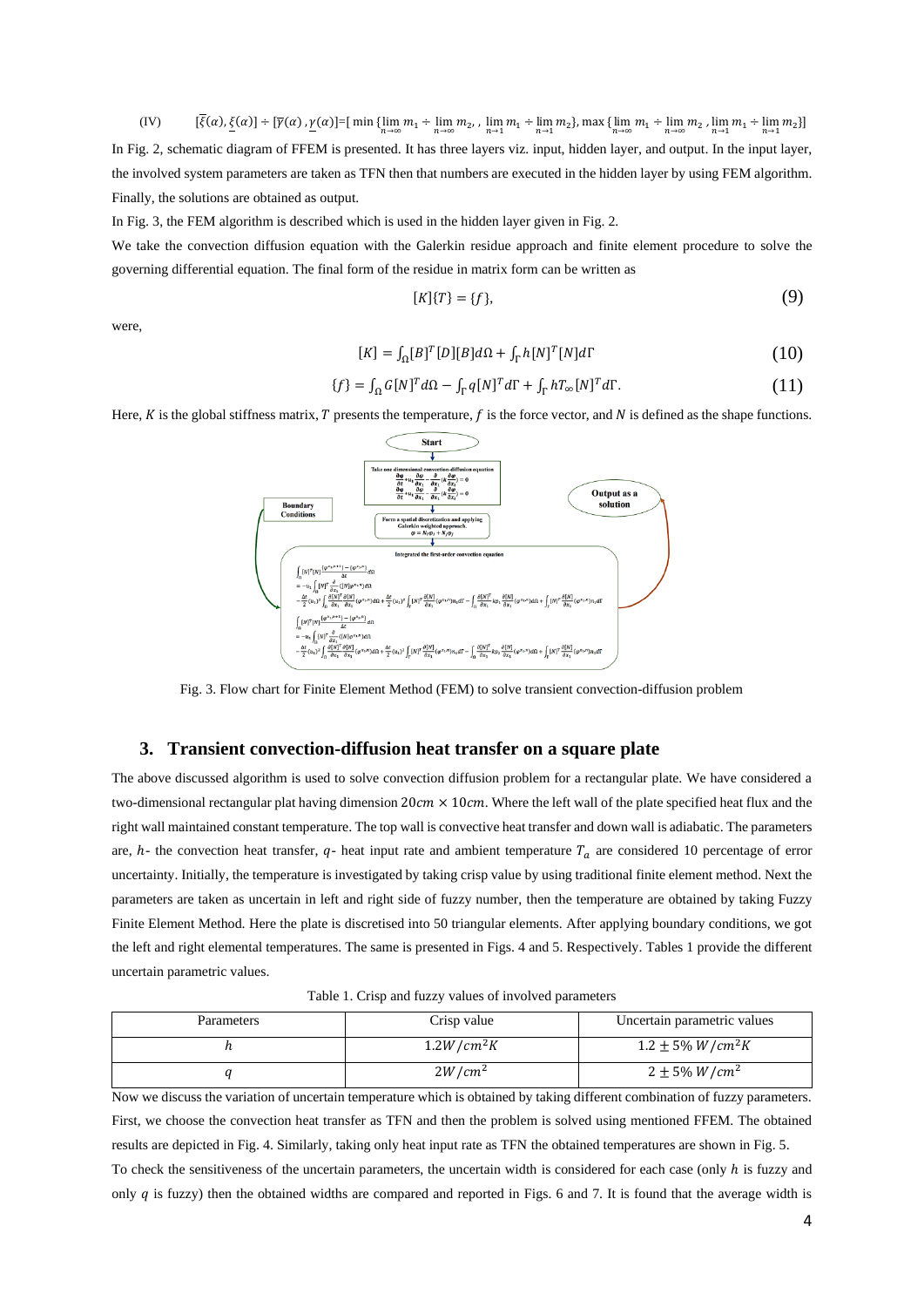0.374762632 when only  $h$  is fuzzy, whereas for only  $q$  is fuzzy, the average width is 0.469378335. Similarly, the variances are 0.045947279 and 0.193681158 for only  $h$  is fuzzy and only  $q$  is fuzzy respectively. Further it is observed that the case when only  $q$  is fuzzy, system is more sensitive. Therefore, small change in  $q$  results more uncertain solutions.



Fig. 4. Uncertain distribution of temperatures when convective heat transfer  $(h)$  is fuzzy



Fig. 5. Uncertain distribution of temperatures when heat input rate  $(q)$  is fuzzy



Fig. 6. Variation of uncertain temperatures when convective heat transfer is fuzzy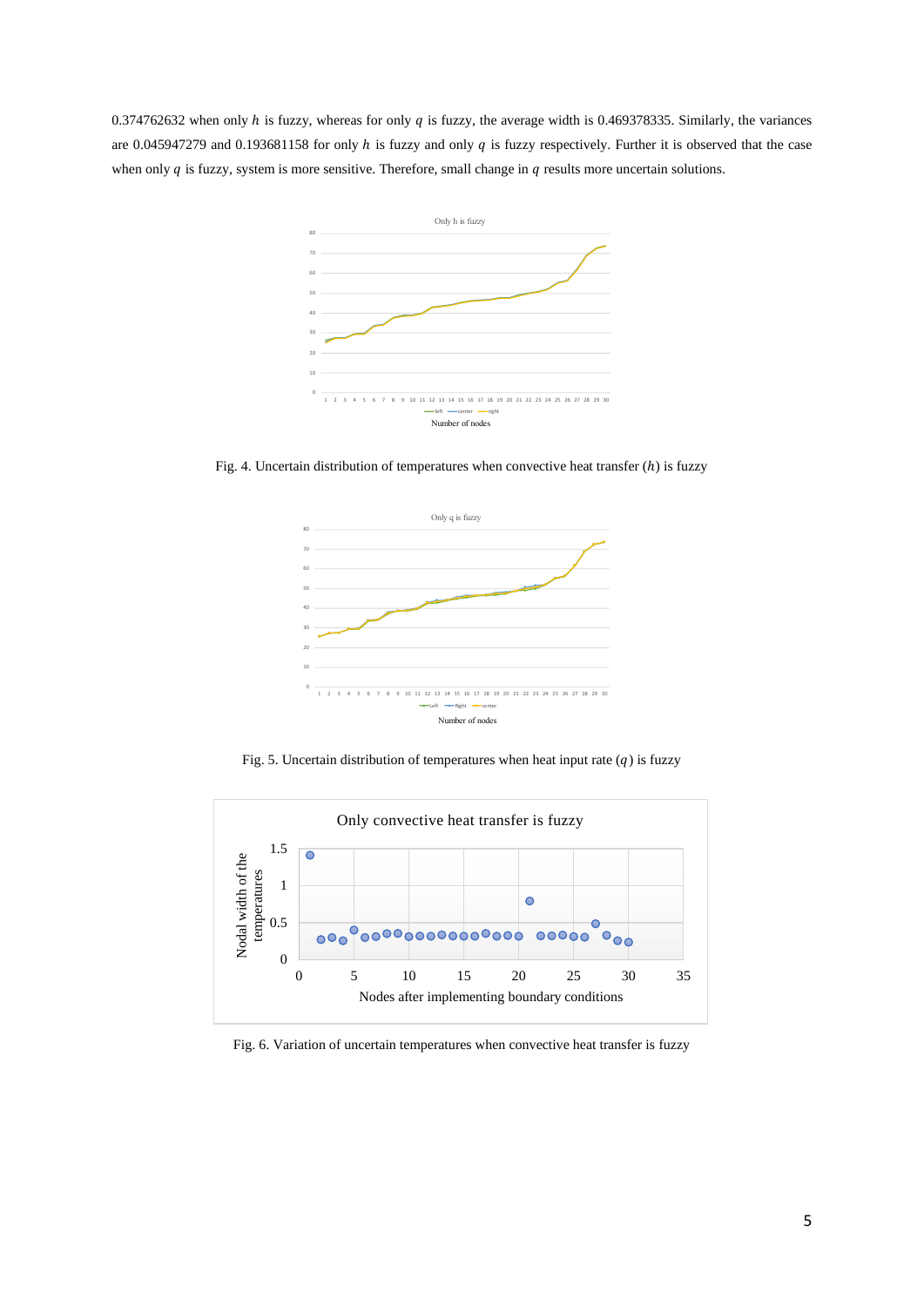

Fig. 7. Variation of uncertain temperatures when heat input rate is fuzzy

# **4. Conclusion**

This paper presents a theoretical approach to investigated the different combination of uncertain parameters in the convectiondiffusion equation and the sensitiveness of the parameters. A fuzzy finite element model is modelled for transient convectiondiffusion problems. The parametric representation of fuzzy numbers to crisp form is adopted to compute the uncertainties that ease the process. The hidden layer of the overall process is performed through FEM. Then the said algorithm is used for a case study and for the mentioned problem it is noticed that  $q$  is more sensitive than  $h$  to the system.

# **5. Reference**

- [1] J. Wang, R. R. Wolfe and I. K. Hayakawa, "Thermal Process Lethality Variability In Conductionoo s," *Journal of Food Science,* vol. 56, no. 5, pp. 1424-1428, 1991.
- [2] S. Varga, J. C. Oliveira and F. A. Oliveira, "Influence of the variability of processing factors on the F-value distribution in batch retorts," Journal of Food Engineering, vol. 44, pp. 155-161, 2000.
- [3] K. Cronin, J. Caro-Corrales, K. Abodayeh, G. Gutiérrez-López and C. Ordorica-Falomir, "Analysis of random variability in biscuit cooling," Journal of Food Eng., vol. 54, no. 2, pp. 147-156, 2002.
- [4] A. D. Demir, P. Baucour, K. Cronin and K. Abodayeh, "Analysis of temperature variability during the thermal processing of hazelnuts," Innovative Food science and Technology, vol. 4, no. 1, pp. 69-84, 2003.
- [5] O. Laguerre and D. Flick, "Temperature prediction in domestic refrigerators: Deterministic and stochastic approaches," *International Journal of Refrigeration*, vol. 33, pp. 41-51, 2010.
- [6] Deng, S. Zhong and J. Liu, "Monte Carlo Method to solve multidimensional bioheat transfer problem," International Journal of Computation and Methodology, vol. 42, no. 6, pp. 543-567, 2002.
- [7] C. Y. Wu, "Monte Carlo simulation of transient radiative transfer in a medium with a variable reflective index," *International journal of heat and mass transfer, vol.* 52, pp. 4151-4159, 2009.